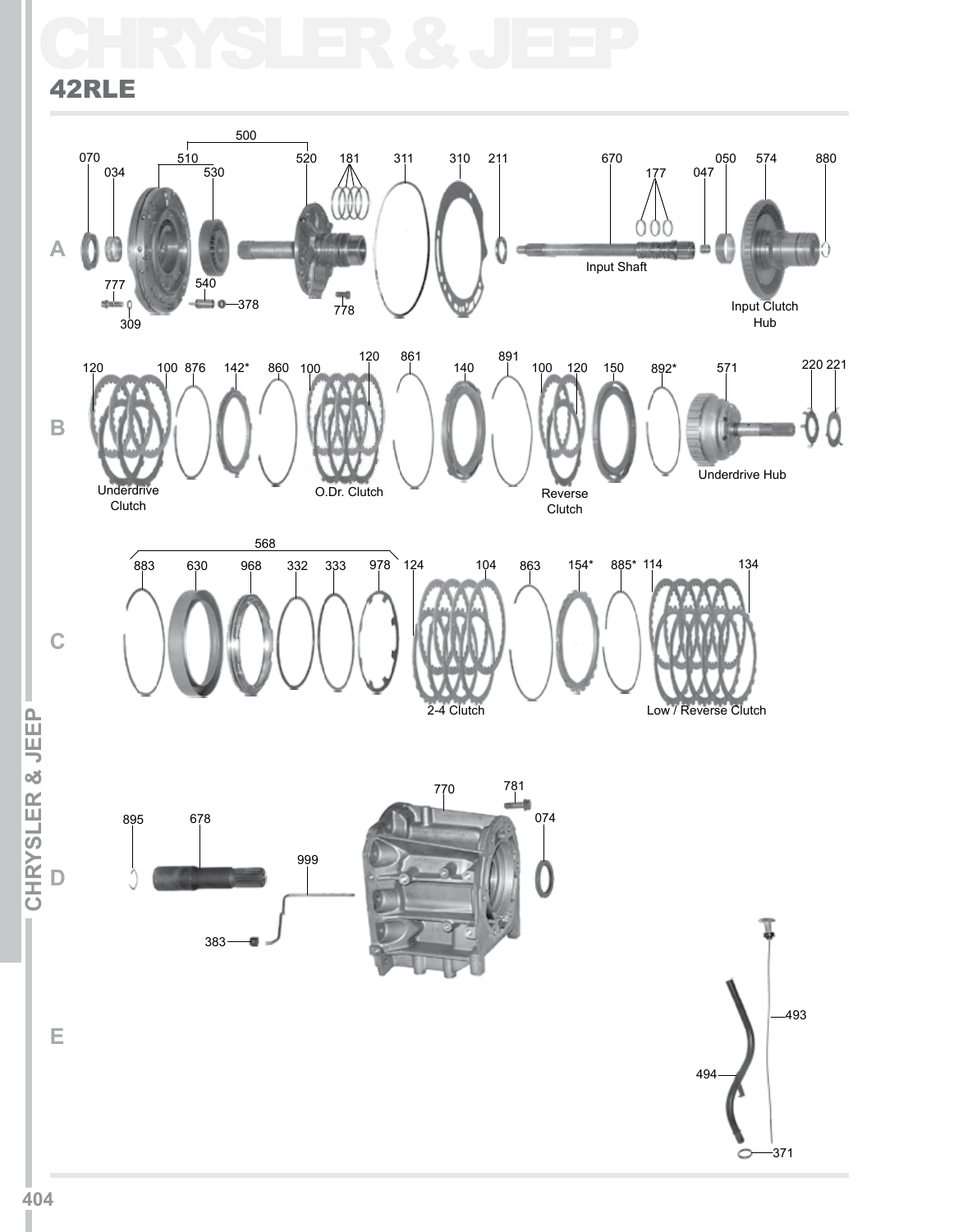## CHRYSLER & JEEP

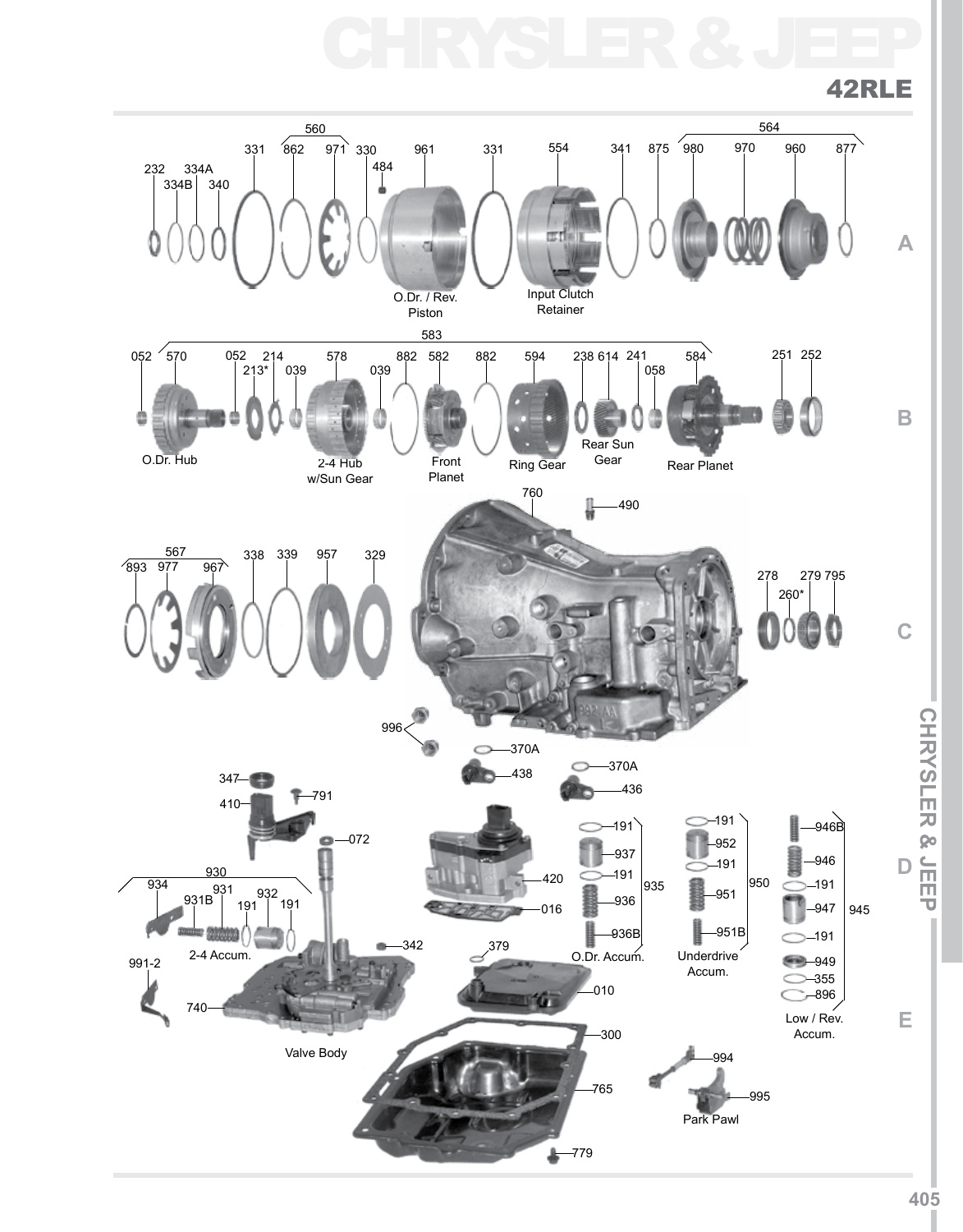### 42RLE

| 42RLE      |                                        |     |      |
|------------|----------------------------------------|-----|------|
| ILL# Part# |                                        | QTY | REF# |
|            | <b>OVERHAUL KITS &amp; PISTON KITS</b> |     |      |
|            |                                        |     |      |
|            |                                        |     |      |
|            |                                        |     |      |
|            | <b>MASTER L/STEEL KITS</b>             |     |      |
|            |                                        |     |      |
|            |                                        |     |      |
|            | <b>MASTER W/STEELS KITS</b>            |     |      |
|            |                                        |     |      |
|            |                                        |     |      |
|            | <b>FILTERS</b>                         |     |      |
|            |                                        |     |      |
|            |                                        |     |      |
|            |                                        |     |      |
|            | <b>BUSHINGS</b>                        |     |      |
|            |                                        |     |      |
|            |                                        |     |      |
|            |                                        |     |      |
|            |                                        |     |      |
|            |                                        |     |      |
|            |                                        |     |      |
|            |                                        |     |      |
|            |                                        |     |      |
|            |                                        |     |      |
|            |                                        |     |      |
|            |                                        |     |      |
|            | <b>METAL CLAD SEALS</b>                |     |      |
|            |                                        |     |      |
|            |                                        |     |      |
|            |                                        |     |      |
|            |                                        |     |      |
|            |                                        |     |      |
|            | <b>FRICTIONS</b>                       |     |      |
|            |                                        |     |      |
|            |                                        |     |      |
|            |                                        |     |      |
|            |                                        |     |      |
|            | <b>STEELS</b>                          |     |      |
|            |                                        |     |      |
|            |                                        |     |      |
|            |                                        |     |      |
|            |                                        |     |      |
|            | <b>PRESSURE PLATES</b>                 |     |      |
|            |                                        |     |      |
|            |                                        |     |      |
|            |                                        |     |      |
|            |                                        |     |      |
|            |                                        |     |      |
|            |                                        |     |      |
|            |                                        |     |      |
|            | <b>VALVE BODY KITS</b>                 |     |      |
|            |                                        |     |      |
|            | <b>SEALING RINGS</b>                   |     |      |
|            |                                        |     |      |
|            |                                        |     |      |
|            |                                        |     |      |
|            |                                        |     |      |
|            |                                        |     |      |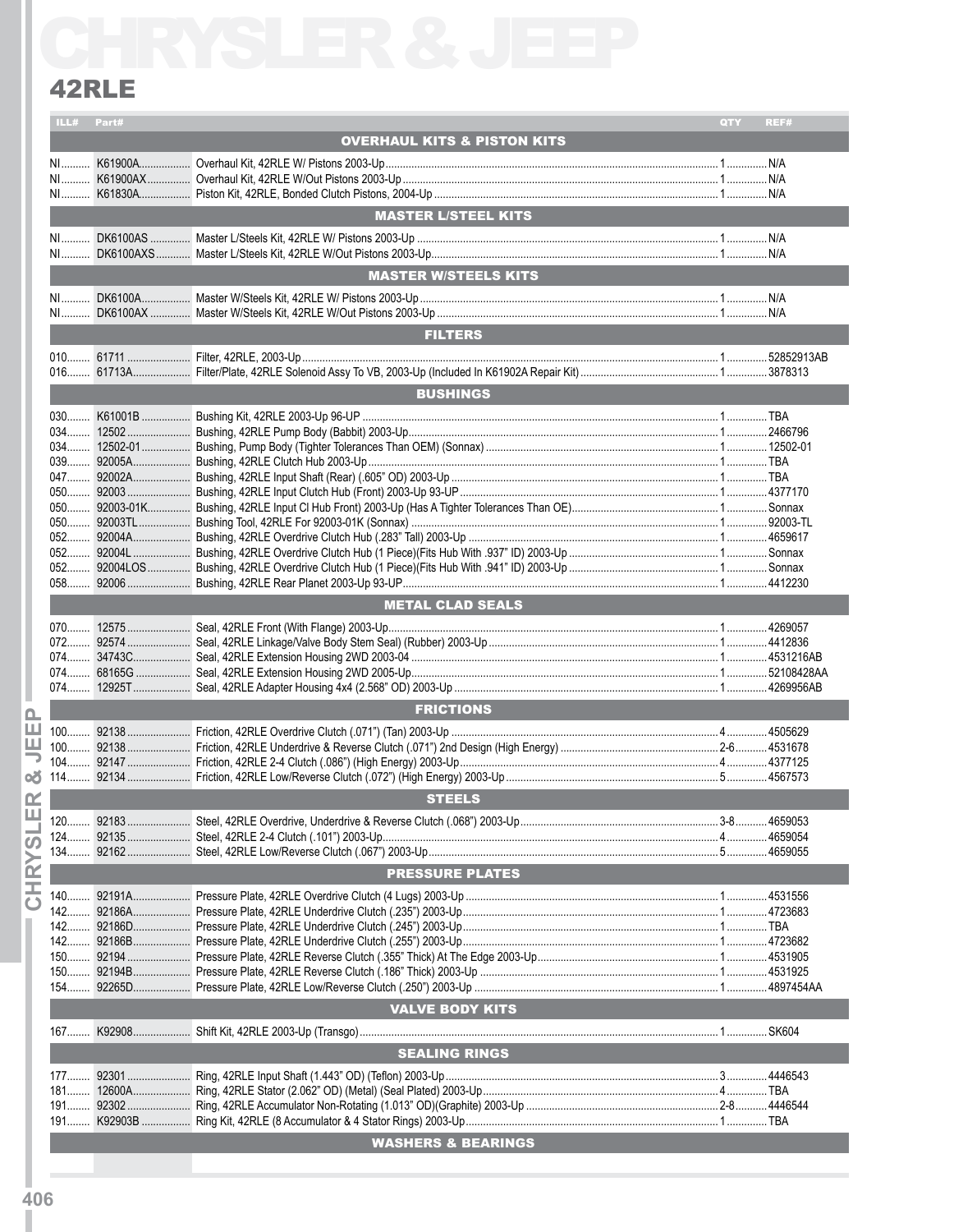# 42RLE

| ILL# Part# |                                        | <b>QTY</b> | REF# |
|------------|----------------------------------------|------------|------|
|            |                                        |            |      |
|            |                                        |            |      |
|            |                                        |            |      |
|            |                                        |            |      |
|            |                                        |            |      |
|            |                                        |            |      |
|            |                                        |            |      |
|            |                                        |            |      |
|            |                                        |            |      |
|            |                                        |            |      |
|            |                                        |            |      |
|            |                                        |            |      |
|            |                                        |            |      |
|            |                                        |            |      |
|            |                                        |            |      |
|            |                                        |            |      |
|            |                                        |            |      |
|            |                                        |            |      |
|            |                                        |            |      |
|            |                                        |            |      |
|            |                                        |            |      |
|            |                                        |            |      |
|            |                                        |            |      |
|            |                                        |            |      |
|            |                                        |            |      |
|            |                                        |            |      |
|            |                                        |            |      |
|            |                                        |            |      |
|            | <b>GASKETS &amp; RUBBER COMPONENTS</b> |            |      |
|            |                                        |            |      |
|            |                                        |            |      |
|            |                                        |            |      |
|            |                                        |            |      |
|            |                                        |            |      |
|            |                                        |            |      |
|            |                                        |            |      |
|            |                                        |            |      |
|            |                                        |            |      |
|            |                                        |            |      |
|            |                                        |            |      |
|            |                                        |            |      |
|            |                                        |            |      |
|            |                                        |            |      |
|            |                                        |            |      |
|            |                                        |            |      |
|            |                                        |            |      |
|            |                                        |            |      |
|            |                                        |            |      |
|            | <b>TECHNICAL MANUALS</b>               |            |      |
|            |                                        |            |      |
|            |                                        |            |      |
|            | <b>ELECTRICAL COMPONENTS</b>           |            |      |
|            |                                        |            |      |
|            |                                        |            |      |
|            |                                        |            |      |
|            |                                        |            |      |
|            |                                        |            |      |
|            |                                        |            |      |
|            |                                        |            |      |
|            |                                        |            |      |
|            |                                        |            |      |
|            |                                        |            |      |
|            | <b>MISCELLANEOUS COMPONENTS</b>        |            |      |
|            |                                        |            |      |
|            | <b>PUMPS &amp; PUMP COMPONENTS</b>     |            |      |
|            |                                        |            |      |
|            |                                        |            |      |
|            |                                        |            |      |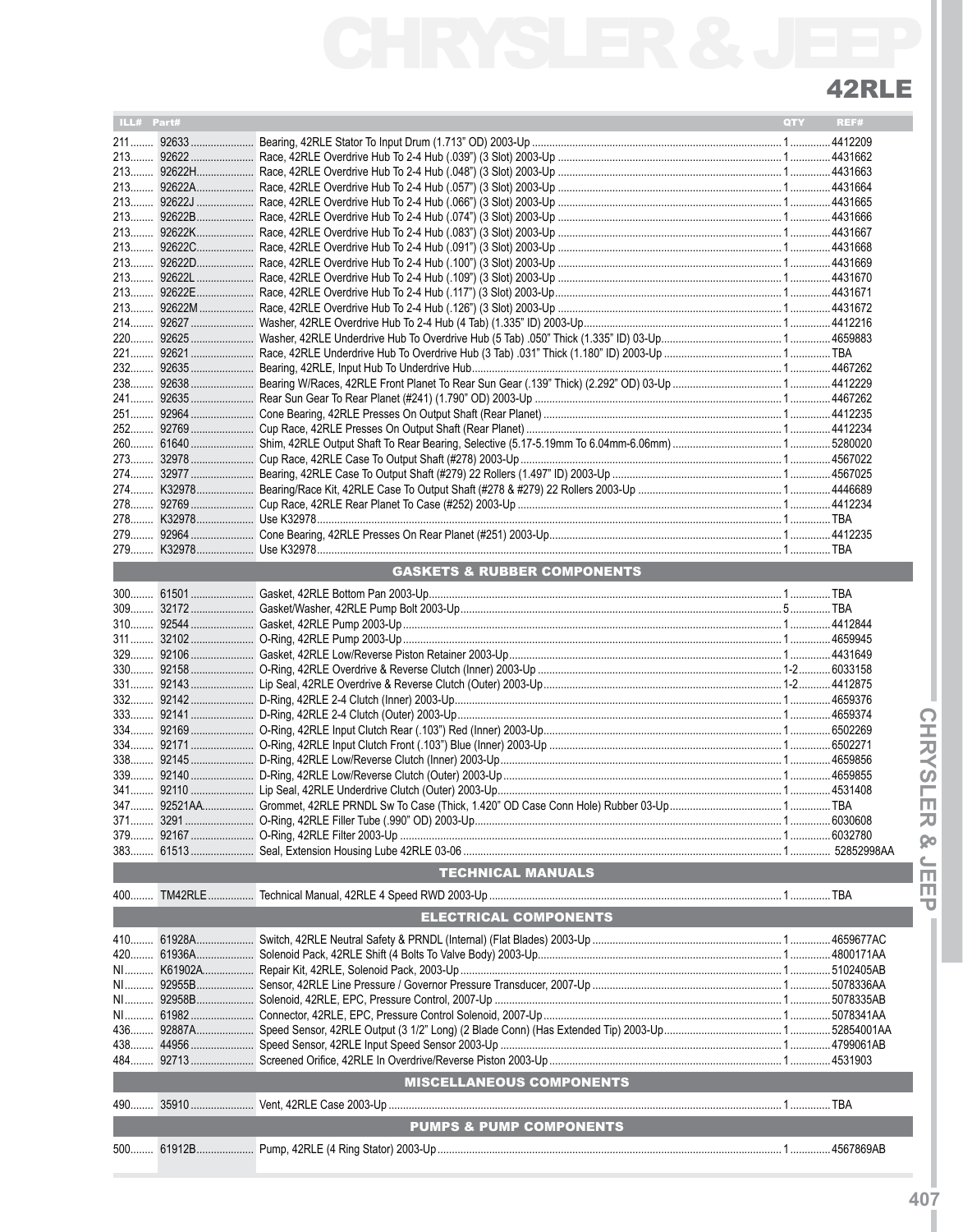### 42RLE

| 42RLE      |                                            |     |      |
|------------|--------------------------------------------|-----|------|
| ILL# Part# |                                            | QTY | REF# |
|            |                                            |     |      |
|            |                                            |     |      |
|            |                                            |     |      |
|            |                                            |     |      |
|            |                                            |     |      |
|            | DRUMS, CLUTCH HUBS & DRUM PISTON KITS      |     |      |
|            |                                            |     |      |
|            |                                            |     |      |
|            |                                            |     |      |
|            |                                            |     |      |
|            |                                            |     |      |
|            |                                            |     |      |
|            |                                            |     |      |
|            |                                            |     |      |
|            |                                            |     |      |
|            | <b>PLANETS, RING GEARS &amp; SUN GEARS</b> |     |      |
|            |                                            |     |      |
|            |                                            |     |      |
|            |                                            |     |      |
|            |                                            |     |      |
|            |                                            |     |      |
|            |                                            |     |      |
|            |                                            |     |      |
|            |                                            |     |      |
|            |                                            |     |      |
|            | <b>VALVE BODIES</b>                        |     |      |
|            |                                            |     |      |
|            | <b>VALVE BODIES (DACCO VB#)</b>            |     |      |
|            |                                            |     |      |
|            | <b>VALVE BODY COMPONENTS</b>               |     |      |
|            |                                            |     |      |
|            |                                            |     |      |
|            |                                            |     |      |
|            |                                            |     |      |
|            |                                            |     |      |
|            |                                            |     |      |
|            | <b>COVERS, CASES, PANS &amp; HOUSINGS</b>  |     |      |
|            |                                            |     |      |
|            |                                            |     |      |
|            |                                            |     |      |
|            |                                            |     |      |
|            |                                            |     |      |
|            |                                            |     |      |
|            |                                            |     |      |
|            |                                            |     |      |
|            |                                            |     |      |
|            |                                            |     |      |
|            |                                            |     |      |
|            |                                            |     |      |
|            |                                            |     |      |
|            |                                            |     |      |
|            |                                            |     |      |
|            |                                            |     |      |
|            |                                            |     |      |